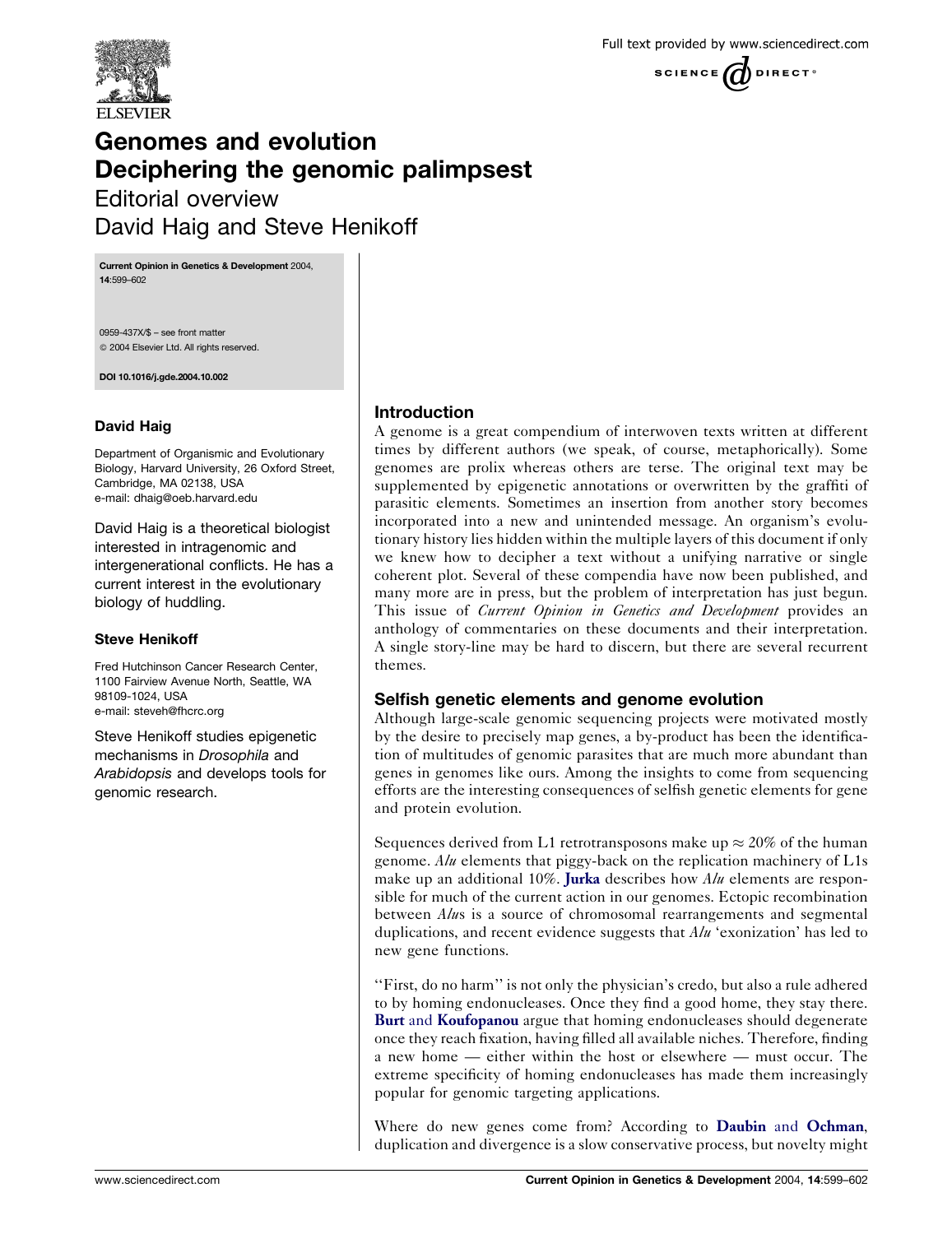arise from outside acquisitions. In some cases, immediate benefits accrue. Bacteriophages may be important vectors for the horizontal transfer of genes among bacterial genomes, sometimes providing a genetic capability otherwise lacking from the host genome. In other cases, today's parasite is a potential source of future novelty. An initially successful bacteriophage might find itself domesticated, with the host retaining some useful function and discarding the rest.

# Expanding and contracting genomes

[Vinogradov](doi:10.1016/j.gde.2004.09.007) discusses the evolution of genome size. Why do our genomes contain so much DNA when so little of it has identifiable function, and why do many related eukaryotes show wide variation in DNA amount? Whereas some of the old 'C-value paradox' was addressed by the documentation of selfish elements and their carcasses (see the paper by [Jurka](doi:10.1016/j.gde.2004.08.008)), a lively discussion has been raging as to whether mutation or selection underlies changes in genome size, and just how these changes occur.

Some of the best-studied examples of extreme genome reduction are long-established endosymbiotic bacteria of eukaryote hosts. What are the processes that lead to this genome reduction? To address this question, [Moran](doi:10.1016/j.gde.2004.09.003) and [Plague](doi:10.1016/j.gde.2004.09.003) review evidence from genome comparisons between free-living bacteria and close relatives that can replicate only within eukaryotic hosts. The transition to strict host-dependence has repeatedly been accompanied by an increase in the frequency of mobile elements. This may contribute to the rapid loss of functional genes from the bacterial genome both directly — because of the disruption of previously functional genes by the insertion of mobile elements — and indirectly — because of an increased frequency of large deletions resulting from homologous recombination among the multiple elements inserted at different genomic locations. Selection to maintain many gene functions is less effective in hostrestricted bacteria because the new environment is less demanding and because the effective population size of the bacteria is greatly reduced. This means that a mobile element insertion is more likely to be fixed, even though the gene it disrupts has some useful function.

## Insights from evolutionary comparisons

Inferences about evolutionary processes benefit greatly from being able to make comparisons among different organisms, especially when their underlying phylogeny is understood. Such comparisons provide important information about the order in which characters were acquired — if a feature is present in two organisms it was probably present in their common ancestor — and about the existence of alternative solutions to similar problems.

Sex determination is a conserved process, but the switch that directs development down the male or female path is not. [Schartl](doi:10.1016/j.gde.2004.09.005) discusses the evolution of sex determination

and sex chromosomes in non-mammalian vertebrates. Our XX/XY system is only one of several used by fishes, reptiles, birds and amphibians. ZW/ZZ chromosomal sex determination (where the female is heterogametic and the male homogametic), systems with multiple sex chromosomes, and temperature and hormonal sex determination represent some of the sex determination processes that are found in non-mammalian vertebrates. Maledetermining Y chromosomes have evolved repeatedly, each time recruiting a different gene to be the sexdetermining switch. The study of fish sex-chromosomes promises to provide an important perspective on stability and plasticity of sex determination.

The deepest branch in the phylogenetic tree of extant mammals separates the egg-laying monotremes from livebearing mammals. Grützner and Graves review the limited data available about monotreme genomes. Among other unusual features is the existence of a meiotic translocation chain of sex chromosomes. Questions arise concerning the origin of dosage compensation and parental imprinting, which might be addressed in this small group of mammals. Monotreme genomics is still in its infancy, but expect this to change quickly as soon as large-scale sequencing gets underway. These are exciting times. Now, the genome of almost any species can be sequenced (given the will and a cooperative funding agency). If the platypus genome is sequenced as planned, we may soon have an entire monotreme genome sequence and yet still know very little about many fundamental features of monotreme biology.

The use of chromosome-specific hybridization probes ('chromosome paints') has been used in clinical practice to identify the origin of chromosome fragments involved in rearrangements. But paints from one species can also be used to recognize homologous sequences in another species and identify the small subset of chromosome rearrangements that have become fixed differences between species. [Wienberg](doi:10.1016/j.gde.2004.10.001) discusses recent use of chromosome painting to reconstruct the evolutionary history of eutherian chromosomes. The method detects major interchromosomal events (fusions, fissions or reciprocal translocations) but does not detect inversions (unless the inversion fortuitously overlaps the boundary of a previous translocation) or[l2] small translocations. These studies reveal remarkable chromosome stability in most mammalian lineages. Fusions or fissions of entire chromosomes appear to have been fixed more frequently than have reciprocal translocations. Despite this background of evolutionary conservatism, some lineages (including mice and rats) have undergone major 'reshuffling' of chromosomes.

The success of comparative genomics has provided ample justification for large-scale sequencing projects, for example, providing important insights into gene function. Can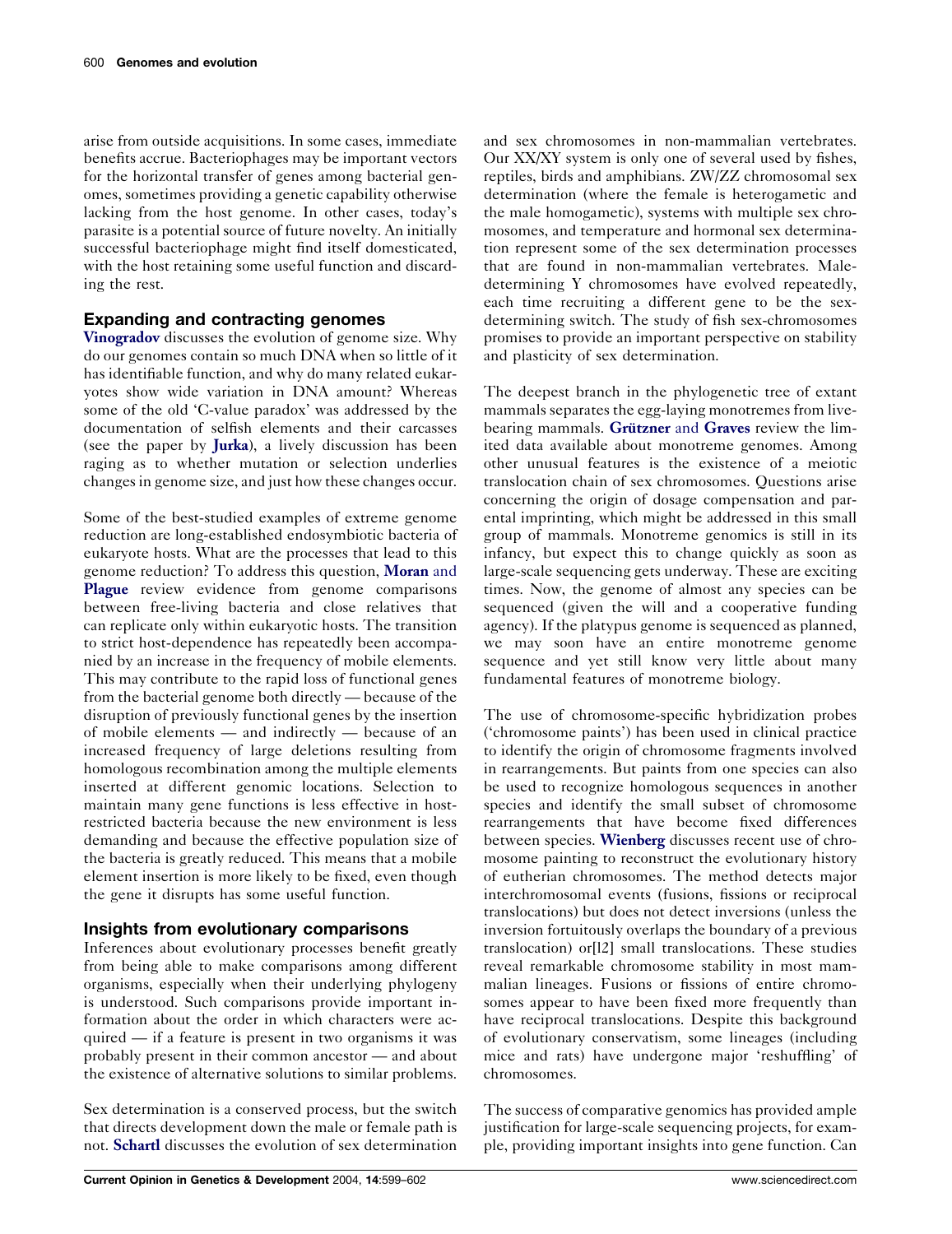it be used to tell us how humans differ from their closest relatives? [Ruvolo](doi:10.1016/j.gde.2004.08.007) discusses progress in sequencing and analysing the chimpanzee genome. The first large chunk of chimp sequence is out and the rest is on the way, and expression analysis is in full swing. So far, no 'IQ gene' has emerged — in fact, brains shows fewer interspecific differences than liver both in number of genes differentially expressed and in the magnitude of the differences.

**[Harding](doi:10.1016/j.gde.2004.08.010)** and **McVean** make good use of comparisons to chimpanzees in an attempt to understand the ancestral population of modern humans. With the accumulation of genotyping data concerning humans, their commensals and chimps, the evolutionary history of our species becomes better refined. Was there a bottleneck followed by a population expansion from a founder group that continues today? Current evidence appears to be more consistent with a rather complex ancestral population structure for the species.

Speciation can be viewed as the process by which a single genome becomes two genomes with different evolutionary histories. What underlies the origin of species? A direct experimental attack on this question would seem to require a 100 000 year grant to observe the emergence of post-zygotic reproductive isolation. Fortunately, geneticists have made important progress in identifying genes that are responsible for sterility and inviability that characterize species hybrids (see the paper by Orr, [Masly](doi:10.1016/j.gde.2004.08.009) and [Presgraves](doi:10.1016/j.gde.2004.08.009)). Remarkably, the first few speciation genes to be identified show clear evidence for positive Darwinian selection. The next step is to understand how the biology of speciation genes results in reduced hybrid fitness.

## Epigenetics: mystery giving way to mechanism

As developmental programs unfold, cellular changes are inherited despite the fact that the DNA sequences remain the same. In most complex organisms, DNA methylation provides one mechanism for epigenetic inheritance, although most developmental differences are maintained at the level of chromatin. Understanding how these differences are established and maintained has made epigenetics one of the most exciting areas in biology over the past few years.

The biggest recent surprise is evidence for the involvement of small double-stranded RNA in the establishment of epigenetic states. RNA interference is now wellestablished as a general post-transcriptional regulatory mechanism, and the elucidation of this phenomenon has been in the forefront of eukaryotic biology, both because of its biological importance and its utility in gene silencing. Very recent work reviewed by **[Hodgetts](doi:10.1016/j.gde.2004.09.002)** suggests that a similar as-yet mysterious process occurs in the nucleus whereby small interfering RNAs target heterochromatin formation. This new paradigm for developmental regulation continues to reveal how ignorant we have been, and still are, of basic genetic mechanisms in the 'post-genomic' era.

Many epigenetic phenomena, such as X chromosome inactivation, involve DNA methylation. Interest in DNA methylation is further intensified by evidence that it is responsible for much of what goes awry in human ills, such as silencing of tumor-suppressor genes. However, favorite model systems for studying other basic genetic processes — including flies, worms and yeast — lack DNA methylation. Fortunately, Arabidopsis has emerged as a powerful model for studying DNA methylation. [Rangwala](doi:10.1016/j.gde.2004.09.009) and Richards describe recent progress, both in understanding the role of methylation in biological processes and the mechanism whereby some cytosines are methylated and others are not. Recent evidence suggests that small double-stranded RNAs trigger DNA methylation, in some cases via a histone modification.

During somatic development, programmed changes of epigenetic state provide a useful set of switches that allow genetically identical cells to acquire differentiated functions and allow facultative responses of a genotype to environmental changes. Chong and [Whitelaw](doi:10.1016/j.gde.2004.09.001) review recent evidence that epigenetic changes may also be transmitted from one generation to the next via gametes. This raises the interesting possibility of transgenerational 'differentiation' of phenotypes, allowing organisms to make adaptive responses to information about past environments as well as about the current environment.

Progress in epigenetics research will depend in large part on technological advances to move the field into 'epigenomics', in the same way that DNA sequencing technology enabled genetics to develop into genomics. Among the most desirable epigenomic technologies are those that can suggest how genes are regulated. DNA microarrays are especially promising, because they provide a large-scale platform for mapping potential gene regulatory interactions. [Hanlon](doi:10.1016/j.gde.2004.09.008) and Lieb report on recent advances in mapping protein-binding to DNA by combining chromatin immunoprecipitation with DNA microarrays ('ChIP-chip'). Results so far are exciting but the field still suffers from difficulties because chromatin is complex and inherently inhomogeneous and because comparing results from different arrays is often not straightforward. Despite these challenges, it is clear that this and other genomics technologies will greatly facilitate research into epigenetic mechanisms and developmental programs.

A *palimpsest* is a parchment on which one text has been written over another, partially erased, text. Sometimes, the earliest extant copy of a significant document can be